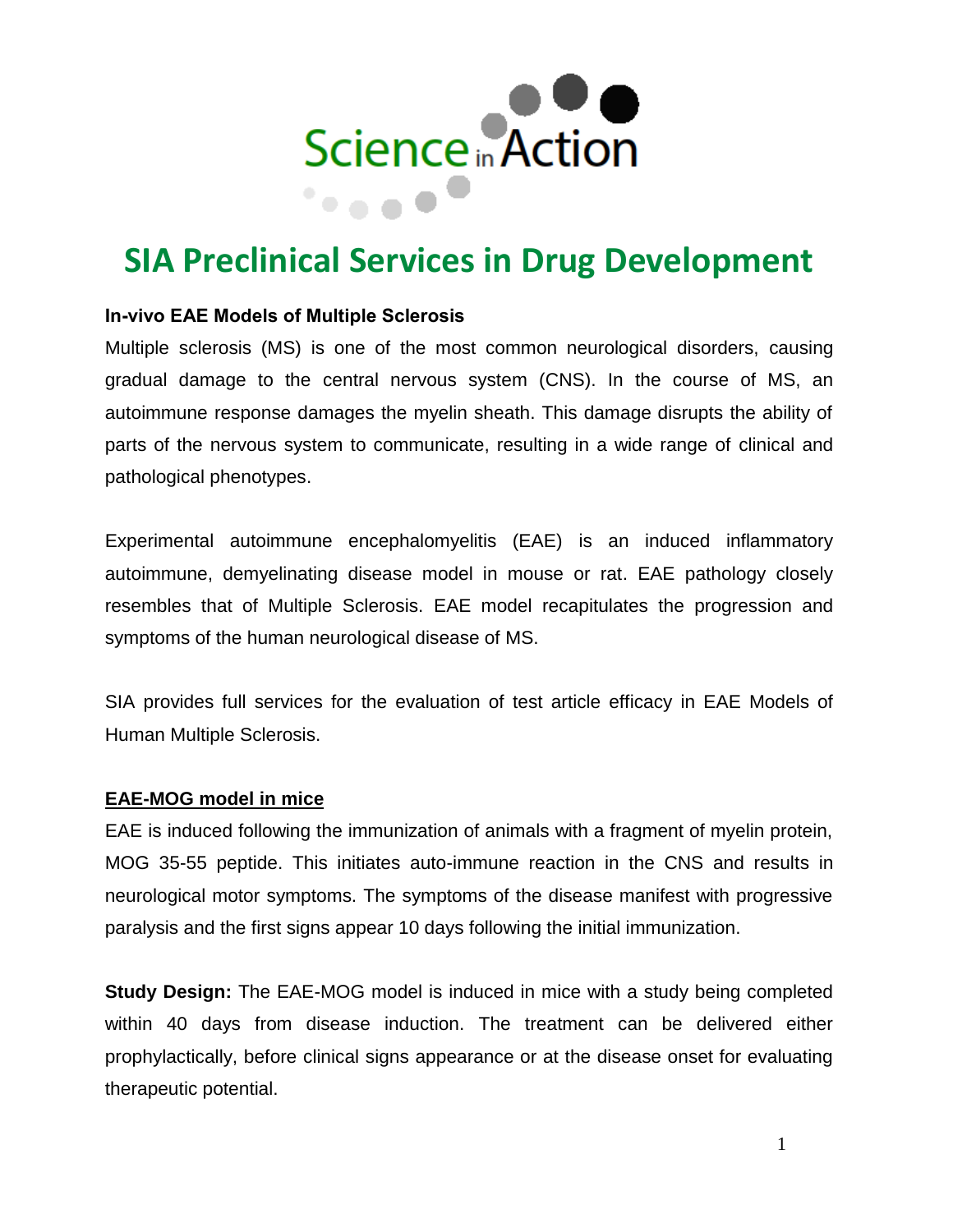We recommend including a control group treated with validated controls: dexamethasone or Methylprednisolone (Figure 1).

Mice are weighed and scored for clinical signs and severity of EAE daily. Study termination, at day 40 with CO2.

#### **Measurements along the Study:**

- Animal body weight measured daily.
- Clinical score is measured by observation of paralysis in mice by an experimenter blinded to the treatment group

### **End of Study Sample Collection and Analysis- Optional Upon Request:**

- Tissue collection: blood, spinal cords, brains, cerebro-spinal fluid (CSF), lymph nodes, spleen cells.
- Cytokine production analysis ELISA
- Analysis of T cell functions in vitro (antigen re-stimulation)

Please notice that, treatment and sample collection protocols are being coordinated and fully optimized to our customers' specific needs.





C57BL6 mice immunized with MOG, develop signs of paralysis starting at day 10, with